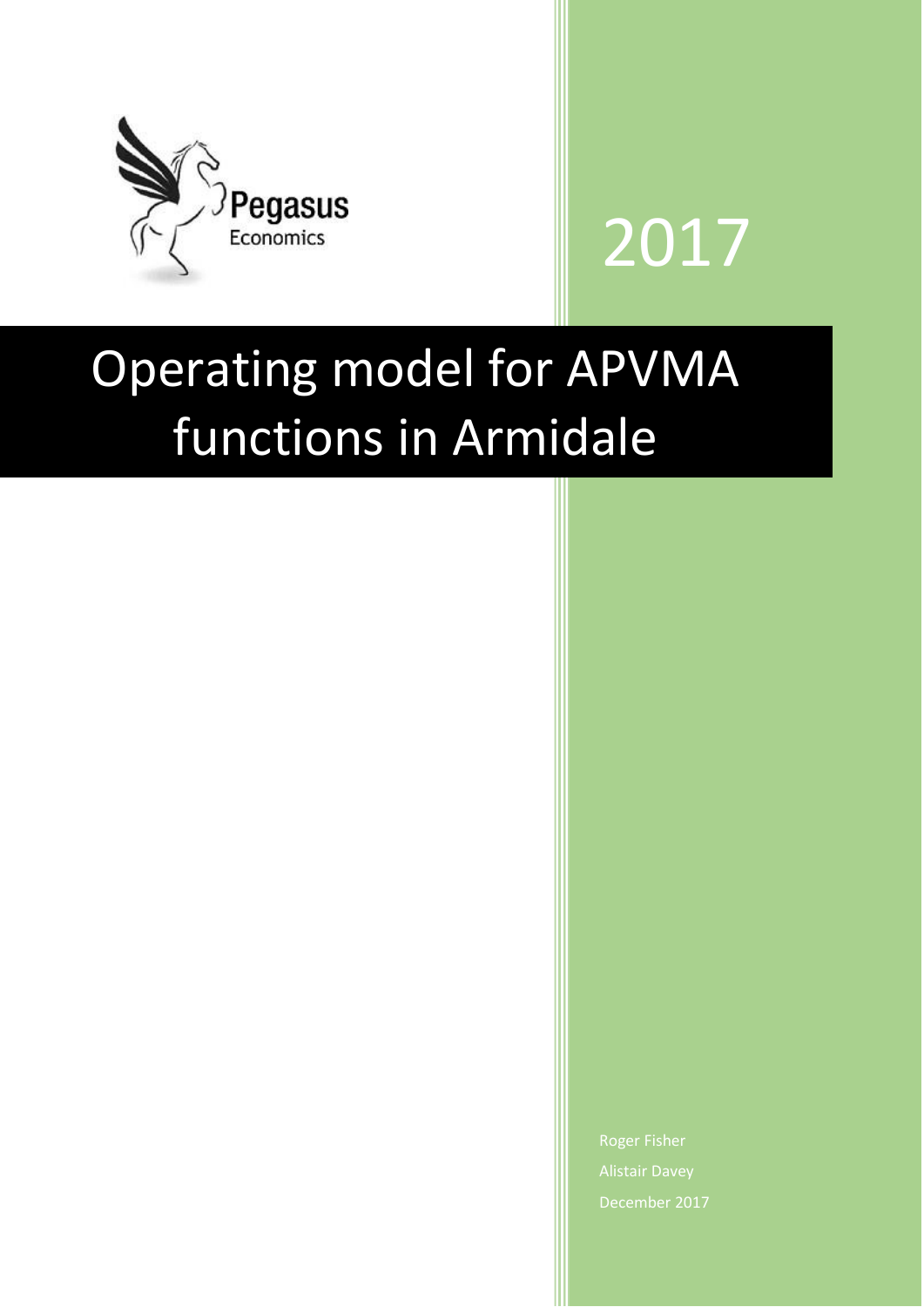

Pegasus Economics • www.pegasus-economics.com.au • PO Box 449 Jamison Centre, Macquarie ACT 2614

Pegasus Economics is a boutique economics and public policy consultancy firm that specialises in strategy and policy advice, economic analysis, trade practices, competition policy, regulatory instruments, accounting, financial management and organisation development.

For information on this report please contact:

Name: Roger Fisher

Mobile: 0419 205 204

Email: rfisher@pegasus-economics.com.au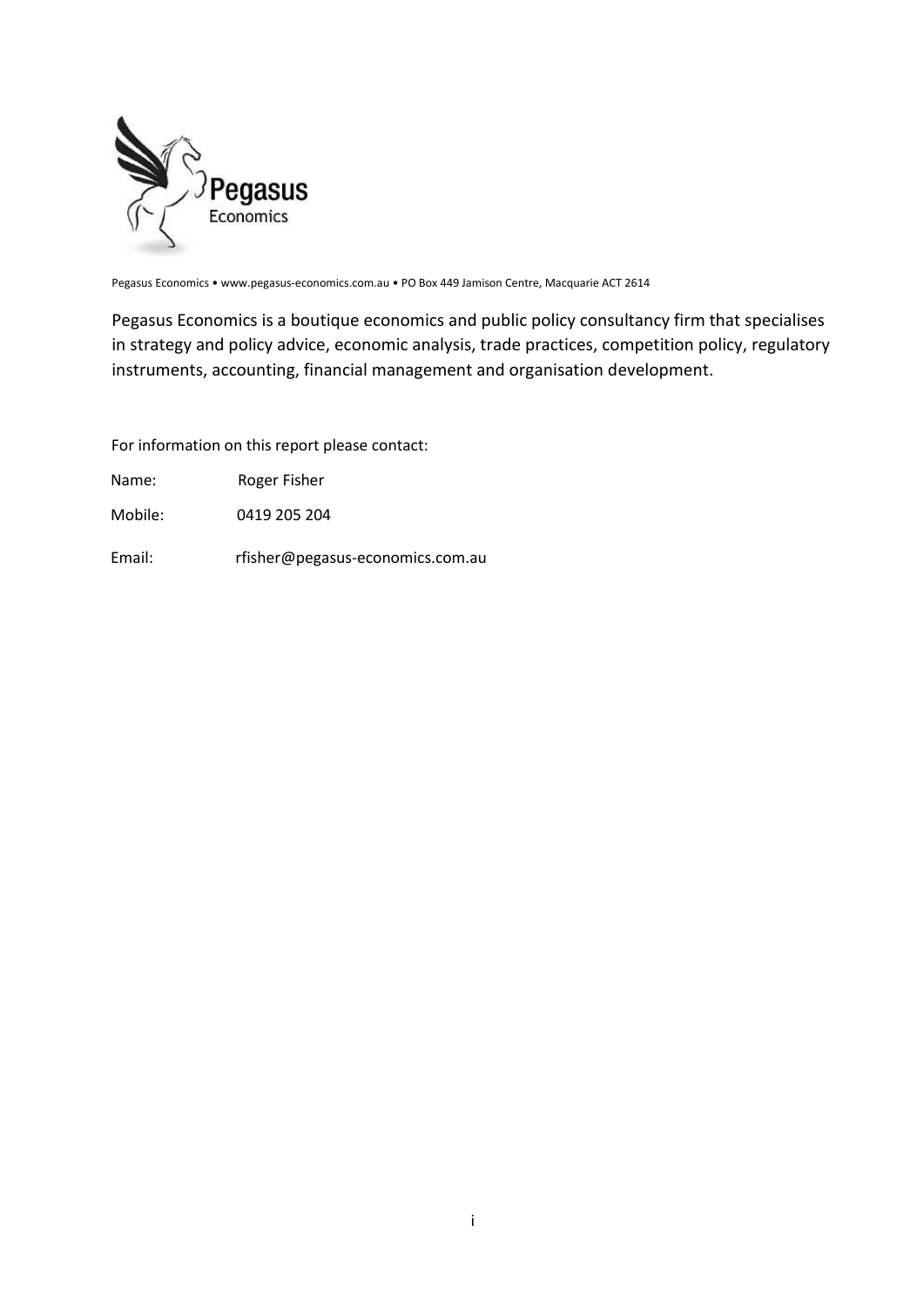# Table of Contents

|  | 2.2 |  |  |  |  |
|--|-----|--|--|--|--|
|  | 2.3 |  |  |  |  |
|  | 2.4 |  |  |  |  |
|  |     |  |  |  |  |
|  |     |  |  |  |  |

| Figure 1: Illustration of the concept of the APVMA embedded within its science based regulatory |  |
|-------------------------------------------------------------------------------------------------|--|
|                                                                                                 |  |
|                                                                                                 |  |
| Figure 3: Alternative structure for the Registration and Scientific Assessment functions5       |  |
|                                                                                                 |  |

|--|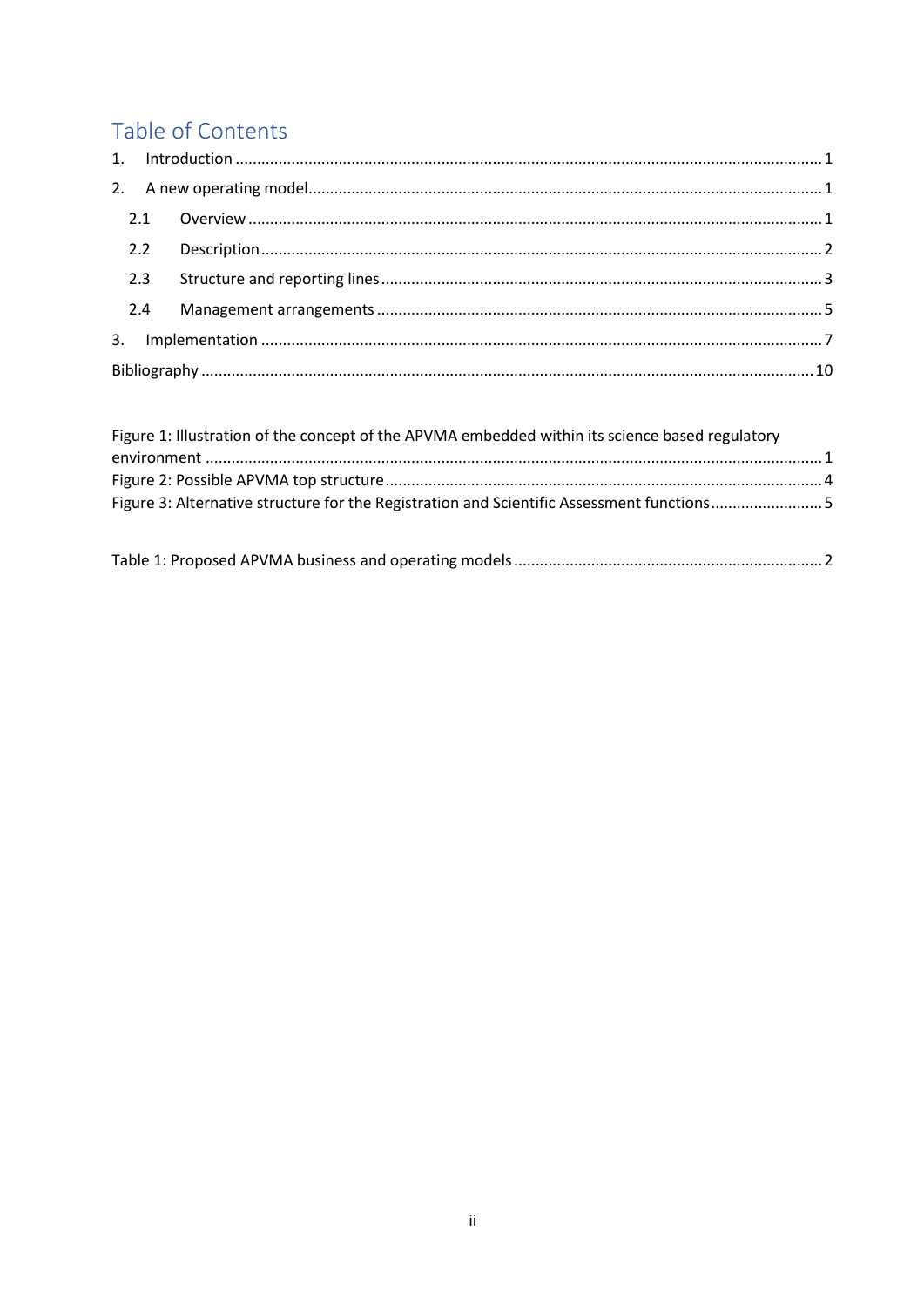# <span id="page-3-0"></span>1. Introduction

This document provides a high-level description of the proposed operating model for the APVMA in Armidale.

All the available evidence suggests that the APVMA will require a delivery model in Armidale that involves fewer regulatory assessment staff than it has traditionally employed.

The model presented in this document was developed from a statement of direction provided in the CEO's 2017 September presentation to staff. The paper draws on more detailed analysis undertaken by Pegasus for the APVMA through 2016 and 2017, including literature surveys, interviews with stakeholders and workshops with staff. Testing and refinement of the final model was undertaken in consultation with managers and targeted groups of staff in November 2017.

The following sections of this document describe a proposed operating model for the APVMA, suggest management arrangements to support the new model and provide comment on a range of implementation issues.

# <span id="page-3-1"></span>2. A new operating model

## <span id="page-3-2"></span>2.1 Overview

The APVMA would operate as part of a regulatory hub within a science and agriculture cluster based in Armidale. The APVMA would focus on standard setting, risk management, quality assurance and audit/compliance functions while drawing on a distributed network of scientific assessors and longterm partners for other services.

Figure 1 below illustrates the concept of the APVMA embedded within a larger science-based regulatory system.

<span id="page-3-3"></span>

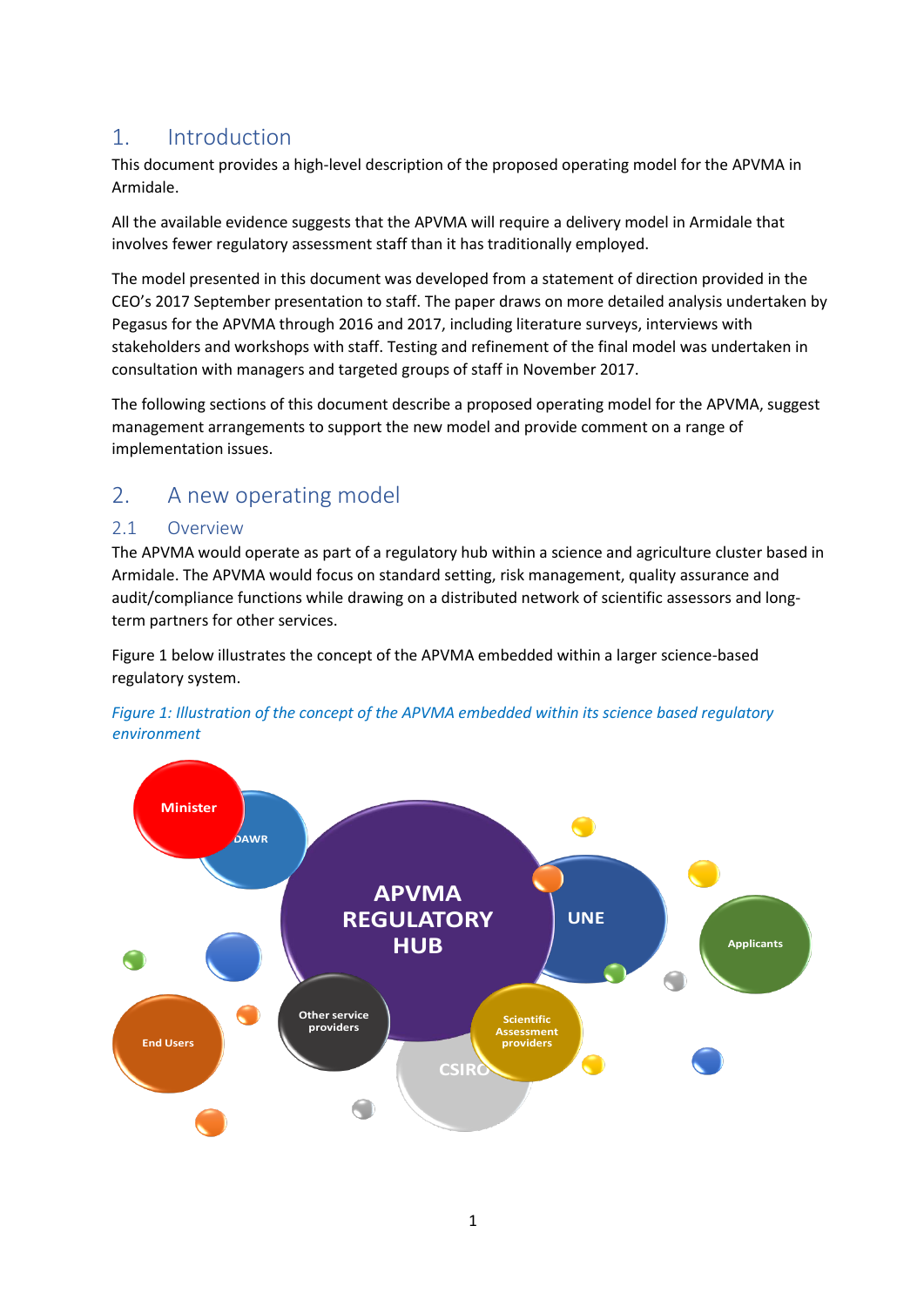### <span id="page-4-0"></span>2.2 Description

The APVMA would focus on its core roles of standard setting, risk management, quality assurance, compliance and capacity building. The scientific and management leadership, and most staff, would be located in Armidale. The APVMA expects that up to 150 jobs would be located in Armidale by the completion of the move.

Given the likely availability of experienced assessment staff, a higher proportion of scientific assessments would be provided by external reviewers, subject to technical guidance and standards established by the APVMA. Subject to the availability of suitably qualified staff, the APVMA may also choose to undertake some assessments internally.

A range of other services, including legal, human resources, payroll, communications, finance, IT, facilities management, would be acquired through agency arrangements or through strategic partnerships.

Over time, it is expected that the operating model would be revised as additional information becomes available on the workforce capabilities available to the APVMA and the capacity of industry to partner with the APVMA in the provision of assessment and other services.

Details of the suggested approach as they apply to the APVMA's major current functions are set out in the following Table. For convenience, existing titles for the major functions have been used throughout this paper.

| <b>Business function</b>                  | <b>Operating model</b>                                                                                                                                                                                                                                                         |
|-------------------------------------------|--------------------------------------------------------------------------------------------------------------------------------------------------------------------------------------------------------------------------------------------------------------------------------|
| CEO and Office of the CEO                 | Located in Armidale. Supported by an executive<br>assistant.                                                                                                                                                                                                                   |
| <b>Chief Regulatory Scientist</b>         | Scientific leadership. Operating through a hub and<br>spoke model with other science providers.<br>Enhanced roles in ensuring science quality, internal<br>capability development and capacity building within<br>the broader regulatory environment. Located in<br>Armidale.  |
| Case Management and Advisory Unit         | Focused on administrative and processing support<br>for the Registration function. Located in Armidale. A<br>progressive move to electronic workflows.                                                                                                                         |
| Registration Management and Evaluation    | Core function. In-house provision of delegated<br>decision-making and risk management, including<br>evaluation planning. Progressive move to digital<br>workflows. Located in Armidale. Some more<br>experienced staff may need to remote work<br>through a transition period. |
| Scientific Assessment and Chemical Review | A hybrid model consisting of selective in-house<br>provision of more complex and sensitive<br>assessments, an extension of existing panel<br>arrangements and long-term partnering with<br>external providers. Standards setting, assurance                                    |

#### <span id="page-4-1"></span>*Table 1: Proposed APVMA business and operating models*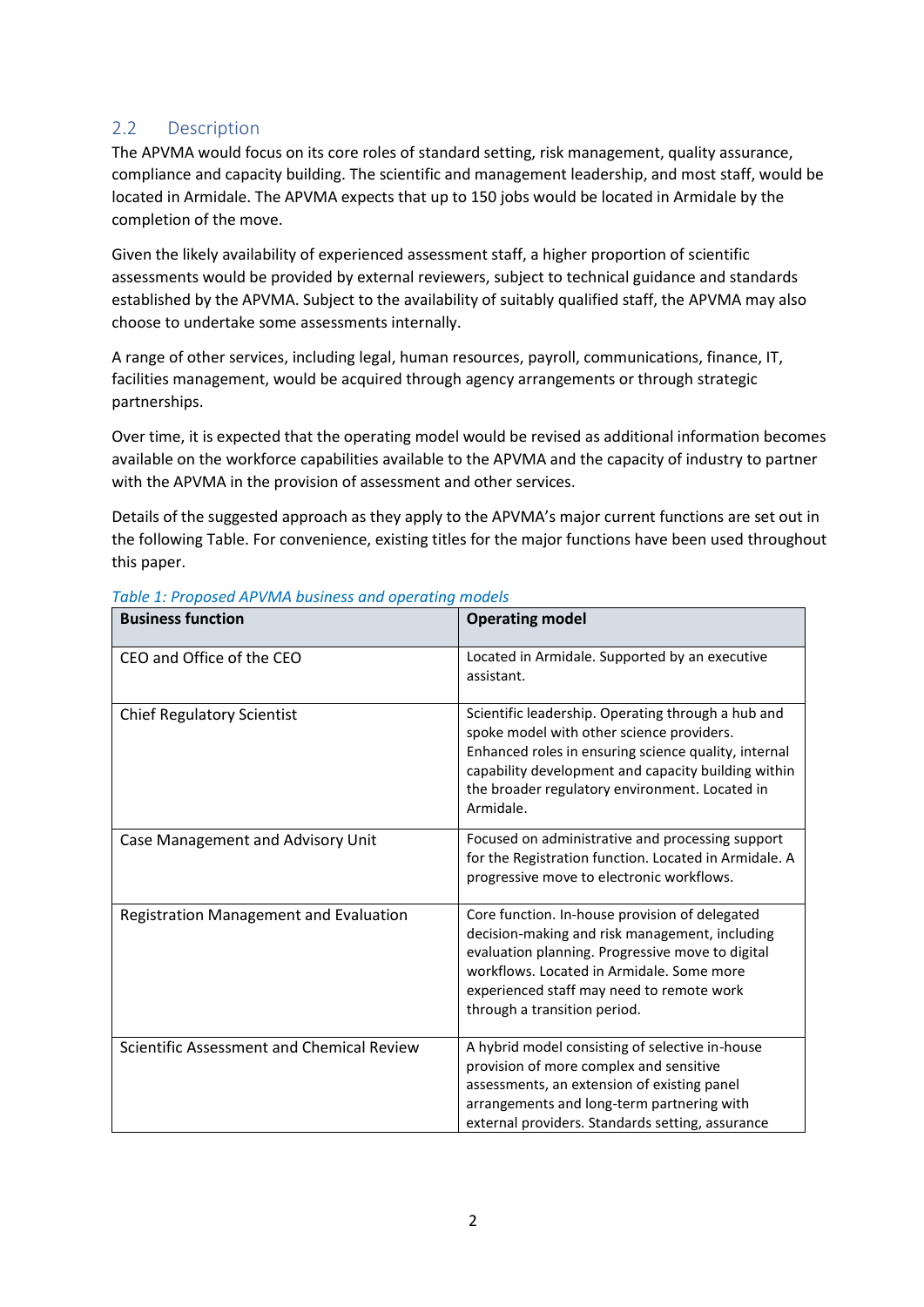|                                           | and capability development functions located in<br>Armidale.                                                                                                                                                                                                                                                           |
|-------------------------------------------|------------------------------------------------------------------------------------------------------------------------------------------------------------------------------------------------------------------------------------------------------------------------------------------------------------------------|
| <b>Compliance and Monitoring</b>          | Compliance policy and operations management hub<br>located in Armidale. Compliance operations could<br>be developed over time into a State-based network.                                                                                                                                                              |
| Manufacturing Quality and Licensing (MQL) | Existing model for a transitional period. Policy,<br>standards setting and approval function in<br>Armidale. Review functions provided by in-house<br>staff operating from Canberra. The model should be<br>reconsidered when the current policy review of the<br>function is complete.                                |
| Legal                                     | Long-term partnering with external providers. Small<br>in-house team to support in-house General<br>Counsel. Located in Armidale.                                                                                                                                                                                      |
| Corporate                                 | Transactional and processing services would be<br>provided through a shared services arrangement<br>with the Department of Agriculture and Water<br>Resources. A small in-house team would be<br>retained in Armidale to manage staff engagement,<br>HR, budget and finance, procurement and facilities<br>management. |

## <span id="page-5-0"></span>2.3 Structure and reporting lines

The shift to new operating models provides opportunities to simplify the current structure and provide clearer accountabilities for the APVMA's service delivery responsibilities. A suggested structure is illustrated in Figure 2 on the next page.

The proposed new structure seeks to provide:

- A single registration executive so there is a line of sight and clearer accountability across the end-to-end registration process
- Improved coordination between the relationship management (outward facing) and portfolio management (inward facing) functions
- A clear location for specialist assessments and assurance management of third party assessments
- A stronger emphasis on science quality and the development of capability
- A strong Compliance and Monitoring function that is structurally separate from registration and licence approvals
- An enhanced capability for procurement management and the quality assurance of external providers of non-specialist advice and support.

The Registration function includes a broad span of functions that are currently undertaken across two functional units: Registration Management and Evaluation (RME) and Scientific Assessment and Chemical Review (SACR). A single unit would allow for a more integrated approach and more streamlined processing of applications. It will remove many of the costs and complexities associated with managing processes across organisational lines of control.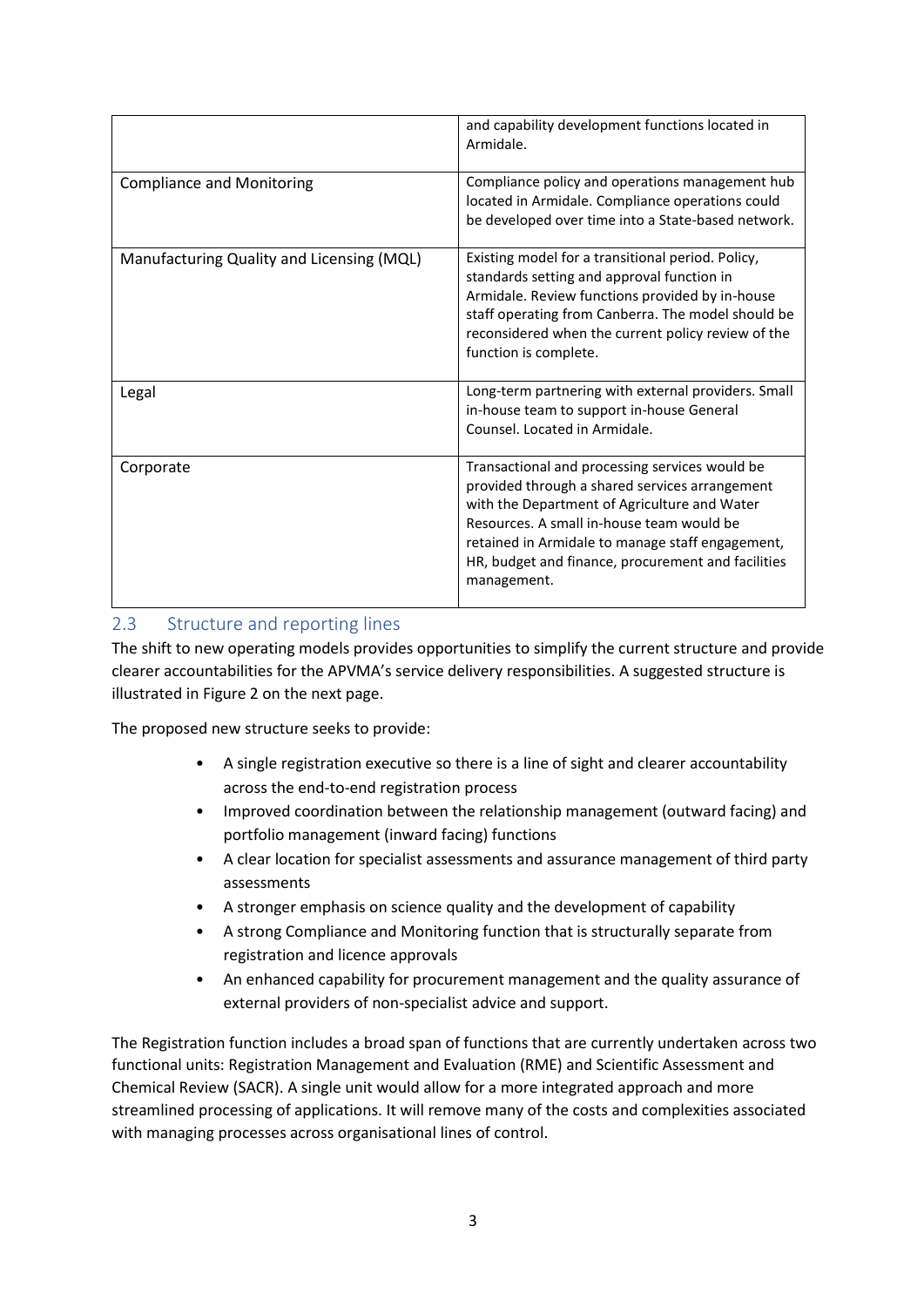# Chief Executive Officer

Regulatory science partnerships (capacity building)

Quality assurance processes for science based regulatory decisions

<span id="page-6-0"></span>Internal regulatory science training and capability development

Quality assurance systems for science based regulatory decisions

Internal regulatory science training and capability development

Delegated decision-making Relationship management with applicants Portfolio management Risk management Assessment coordination and assurance management # Chemical review# Quality oversight Business improvement Work instructions Administration, finalisation and support

Scientific Capability **Registration** Registration Legal, Compliance and Operations

#### Legal services

Compliance and monitoring

Adverse Experience Reporting

MQL \*

Procurement and contract management

Corporate support

# *Assumes that most assessments and reviews are sourced externally.*

\* *This function could also be located with other risk management and licensing functions in the Registration unit.*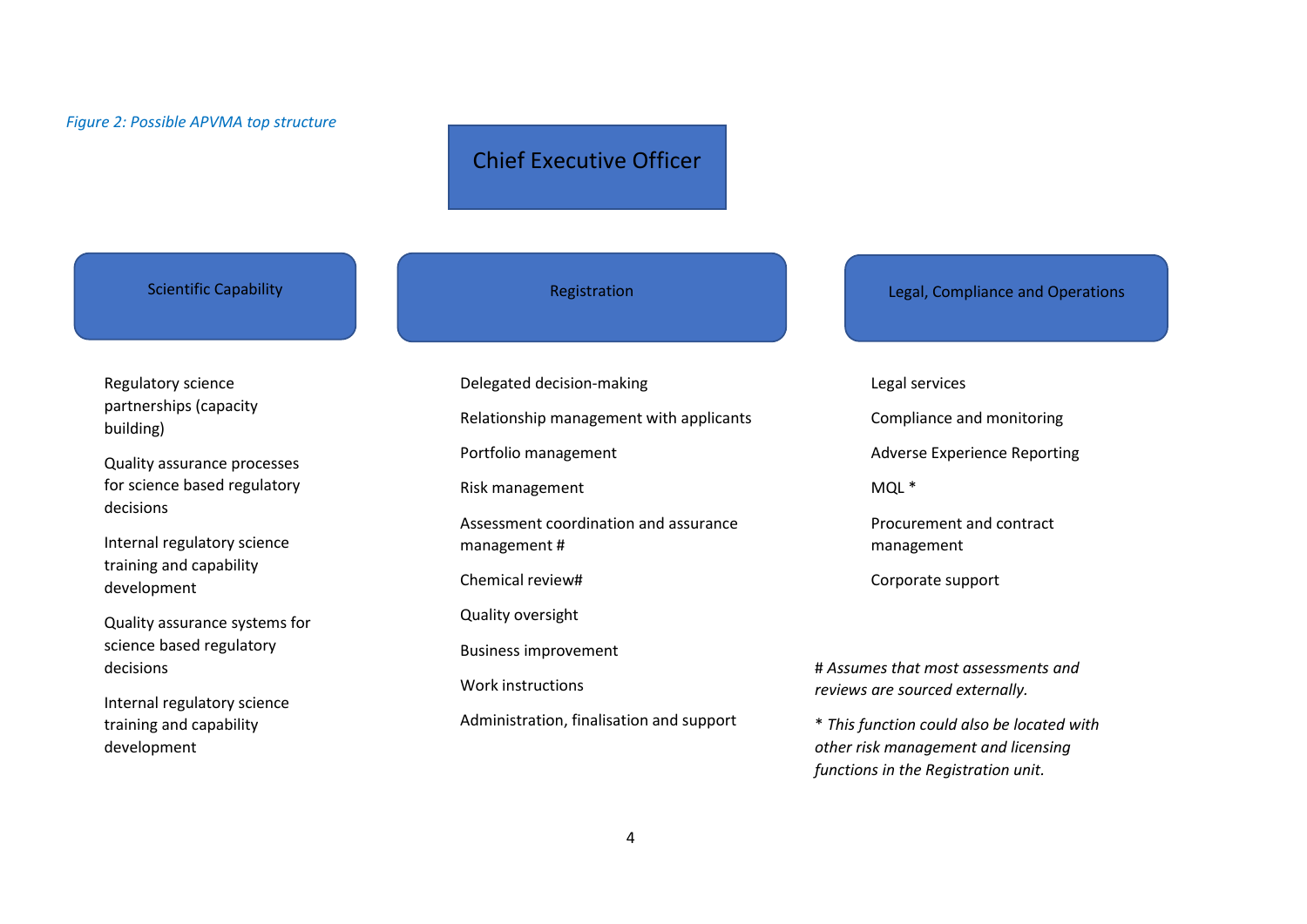The suggested structure assumes that the scientific assessment unit would focus on standard setting, the allocation of assessments to suitably qualified external reviewers and the quality assurance of external assessments.

If it is successful in retaining sufficient scientific assessment capability, and in a position to undertake a sizeable proportion of its assessments in-house, the APVMA may wish to consider separating the review element of the scientific assessment and chemical review function from the standards and coordination function located within Registration. The nature of this work is different from the risk management and coordination functions that would be located within Registration and in an outsourcing context there are competitive neutrality reasons for ensuring some structural separation between the commissioning and delivery functions. This would allow the APVMA to commission assessments from its own staff on a basis that can be shown to be transparent, fair and competitively neutral.

If this were the case, the Registration and Scientific Assessment functions could be split as follows.

#### <span id="page-7-1"></span>*Figure 3: Alternative structure for the Registration and Scientific Assessment functions*



A structure along these lines could potentially create the opportunity to locate the Manufacturing Quality and Licensing (MQL) function in the Registration unit. This would co-locate the APVMA's licensing functions, improve lines of communication between risk managers and MQL staff and facilitate broader career development opportunities for the APVMA's regulatory scientists.

#### <span id="page-7-0"></span>2.4 Management arrangements

The proposed operating model will require changes to the management of some APVMA functions and the underlying business processes and capabilities that support them.

The Executive, Chief Regulatory Scientist and Registration Management and Evaluation functions are largely unchanged from the current model, though it is expected that considerable staff turnover will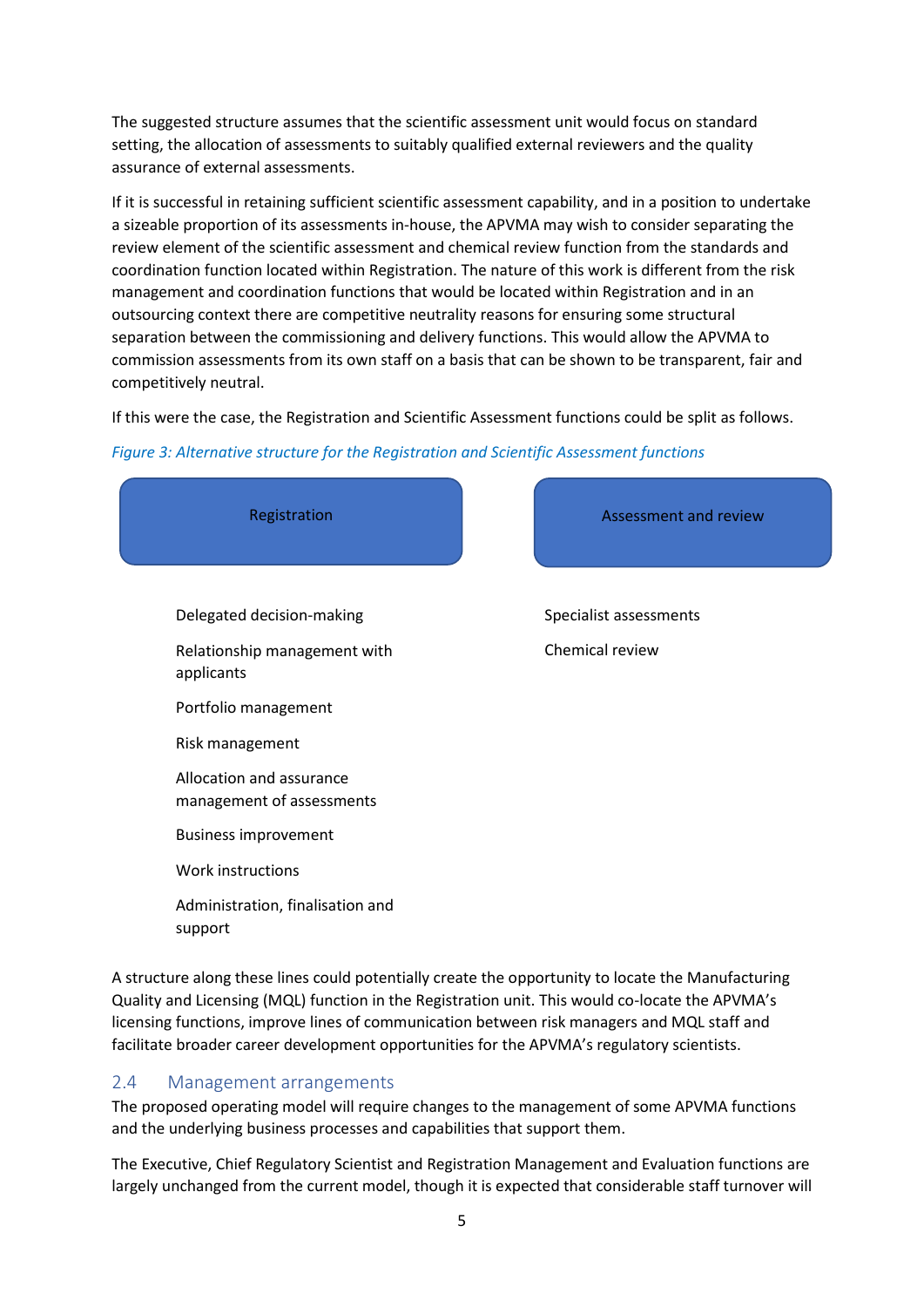be involved, with a consequent requirement for increased training and development, and that the functions will be increasingly digitised over time.

The MQL function would also be unchanged through the transition period, but may need to be revised when the current review of MQL policy and delivery is completed.

The Compliance and Monitoring function would generally operate under similar arrangements to those which currently apply. The bulk of staff in the compliance hub would be in Armidale and it is envisaged that induction and training of new staff would be undertaken in Armidale. The APVMA already supports one State-based compliance officer and could employ additional officers under similar conditions if suitable arrangements can be negotiated with State agriculture departments or with the Department of Agriculture and Water Resources (DAWR).

Significant changes in management arrangements would be required for the Legal, Corporate and Scientific Assessment and Chemical Review functions.

The management of legal services arrangements has been standardised to a large extent across the Commonwealth Government sector. Most Australian Government agencies are currently required to obtain external domestic legal services from legal services providers on the Legal Services Multi-Use List (LSMUL). As of 1 August 2017, there were 149 legal service providers on the LSMUL. While the LSMUL is due to expire on 30 June 2018, the Department of Finance and the Attorney-General's Department are examining an alternative procurement model.

The proposed model for delivery of corporate functions is also well established within the Australian Public Service. The Australian Government is encouraging its agencies to consider the benefits of shared service arrangements for back-office functions. DAWR has indicated that it would be willing to provide all of the APVMA's corporate functions at no additional cost over the current level of service provision. DAWR (2017, p. 97) already provides corporate support functions for 110 locations across Australia including office accommodation, post-entry quarantine facilities, laboratories, data facilities and residences in remote locations.

The development of suitable arrangements to support the external provision of scientific assessment and chemical review functions will be more complex. The APVMA already outsources a significant proportion of its scientific assessments, especially in relation to efficacy and environmental assessments. However, an expansion of the volume of work undertaken by external parties and the extension of these arrangements to include long-term partnering arrangements will require technically proficient in-house regulatory scientists to set standards and allocate work, and the establishment of an appropriate procurement infrastructure within the APVMA.

If the bulk of the APVMA's current assessment activities are provided by external reviewers, the function will require, at a minimum, a manager of external assessment and four teams of two or three regulatory scientists, one each for chemistry, human health and toxicology, environment, residues and efficacy to undertake standards and quality assurance functions. To the extent that additional staff can be recruited or retained, there would be greater scope for the function to include in-house specialist assessment of higher regulatory concern applications.

In addition, the assessment function will require ongoing access to experienced assessment staff to provide training and support for the external providers in the application of regulatory standards and the exercise of appropriate judgements in the assessment of applications. It is proposed that a small unit of experienced staff be established to provide specialised feedback, training and development for the external providers.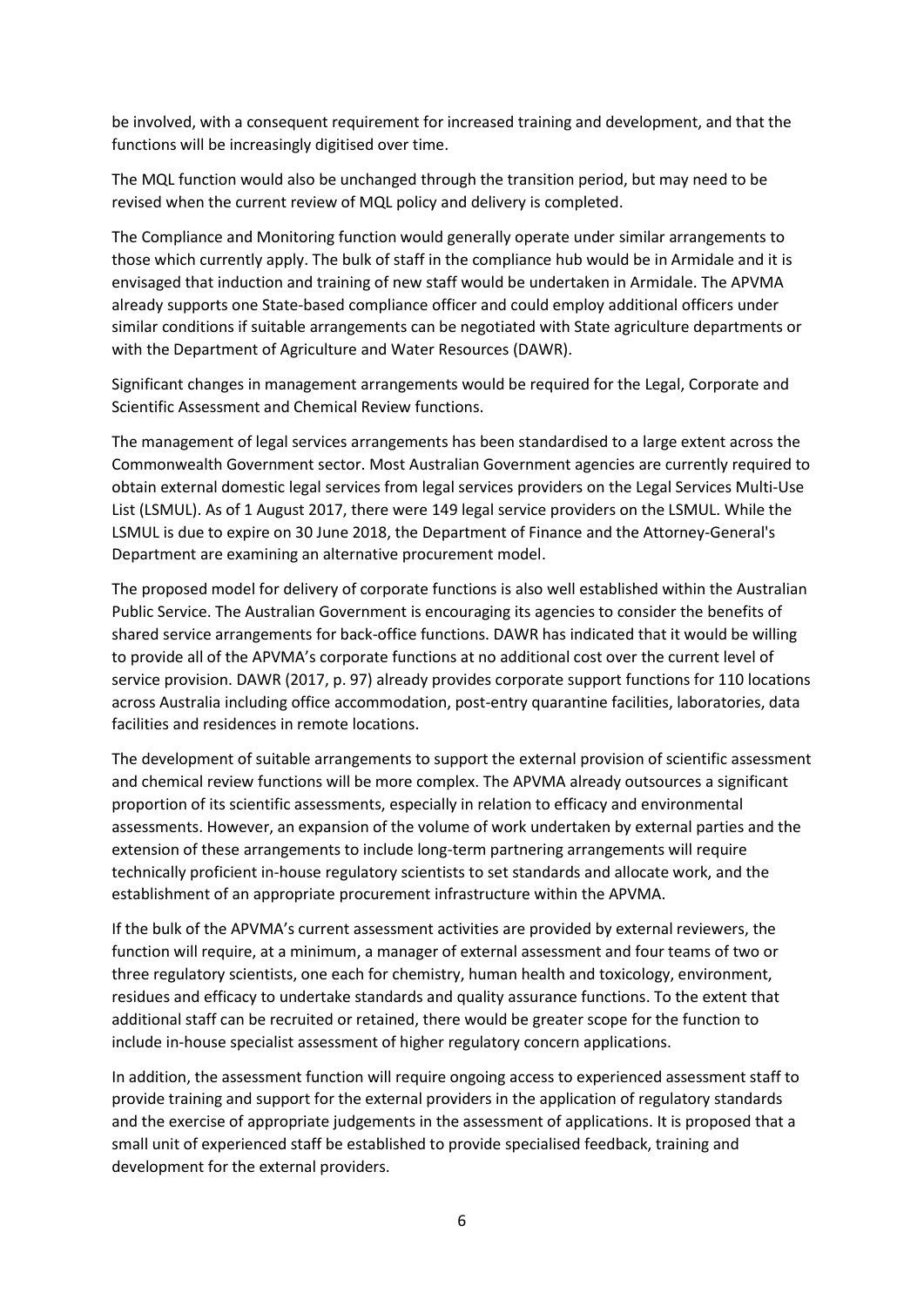An expanded panel and long term contracted partners will also require enhanced governance and management support. It is suggested that management and administrative support for the panel arrangements be provided from within SACR by a small contract support unit. This team would maintain the panel contract arrangements, despatch and receive assessments and maintain timeframe and performance records. Allocation of requests for assessment, quality assurance processes, assessment of the performance of external reviewers and capability development would draw on the technical or scientific expertise of senior regulatory scientists.

# <span id="page-9-0"></span>3. Implementation

The hybrid model proposed in this report can be implemented within the Government's timeframe for relocation.

None of the recommendations require changes to policy or legislation, though some may require agreements with other agencies.

However, the challenges involved in transitioning to new business and operating models at a time when the APVMA is also seeking to deliver on its ongoing statutory responsibilities, respond to Government demands for further policy reform and relocate its operations to Armidale should not be underestimated.

The construction of the new business models for Armidale should be regarded as a high priority and delivered by a full-time team headed by a senior executive with a direct reporting line to the CEO. In order to insulate the team from the day-to-day and operational pressures of a busy regulator, the team should be separated from the ongoing business and include staff located in Armidale. Arrangements could also be made to facilitate the transfer of staff who wish to relocate to Armidale into this team so they have opportunities to contribute to the construction of the new model and the training of new staff.

The maintenance of a sufficient internal scientific capability will require vigorous efforts to retain and recruit appropriately skilled regulatory scientists.

This will require active management of staff relocations including incentives for staff to relocate and an accelerated recruitment program. The APVMA should also consider targeting staff from overseas pesticide and veterinary chemical regulators, either on permanent appointment or on secondment. Remote working may provide a means of retaining some more experienced staff. However, only some of the functions currently performed are suitable for remote working, and it is highly unlikely that this would be a long-term viable arrangement for the bulk of the staff involved in the function.

Given the challenges in filling all the necessary positions with experienced and fully trained staff, it is suggested that the APVMA prioritise functions for the placement of available staff. Beginning with non-discretionary, core functions, the positions to be filled would be in the following approximate order: delegates and decision makers, risk managers, scientific standards and capability development, quality assurance, scientific assessment and chemical review.

The APVMA will also require access to an expanded range of external providers of scientific assessment services.

A relatively rapid expansion of assessment providers could be achieved in the short term through a tender process to expand the existing panel arrangements.

However, to cover the expected shortfall in disciplines that have not yet been sourced in volume from external suppliers, or where external capacity is limited, the APVMA will also need to quickly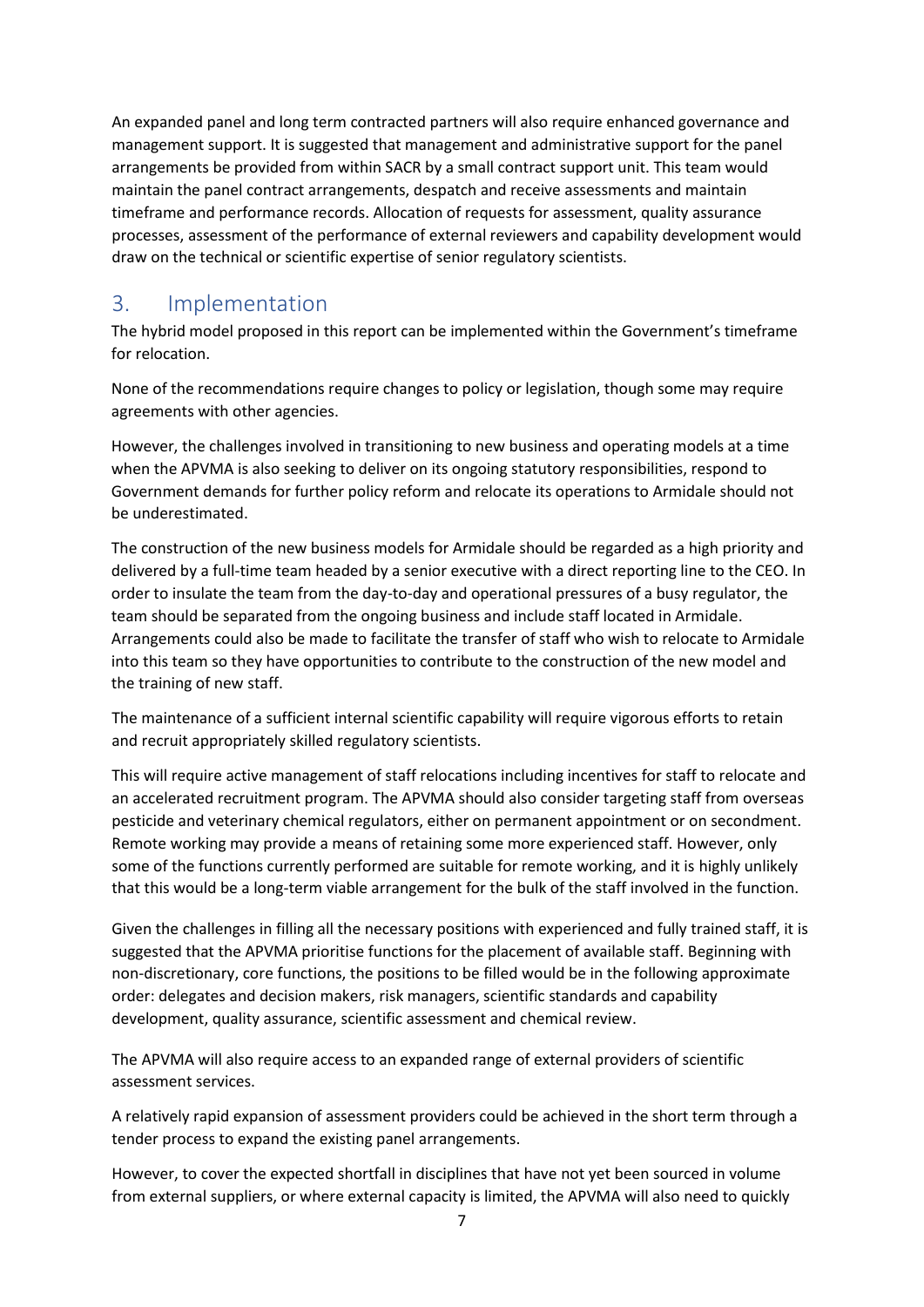identify a select group of suppliers willing to enter into longer term arrangements and invest in the development of internal capabilities in return for fixed term contracts and a guaranteed minimum volume of work.

Based on the advice of APVMA staff and industry providers, we would expect that the APVMA will want to put its assessment work to the market in tranches based on major discipline areas, such as environment, chemistry, human health, and residues. It would also be sensible for the approach to industry to be developed progressively, based on assessments of market capability, the availability of the appropriate infrastructure (such as standards and guidance material and an in-house team of assurance managers), and the urgency of the need to access external assistance.

An approach to market for long-term, strategic partners could be constructed along the following lines:

> *Determine scope of work and sequencing of the market offer (ie, how much of environmental, human health, chemistry, residues and efficacy?). Sequencing might depend on the depth of the market, the volume of work likely to be sourced, the availability of infrastructure within APVMA to support the offer and the urgency of the need to supplement internal resources.*

*Presentations to potential providers (I)*

*Commence build of internal procurement and QA teams*

*Completion of documentation, including standards, Risk Assessment Manuals and technical instructions*

*A request for information (RFI) informed by contestability pilot inviting expressions of interest for long term strategic partners, statement of capabilities, views on scope, timing, contract period and conditions (such as handling conflicts of interest and access to data)*

*Presentations to potential providers (II)*

*Modification of scope of work, conditions and prices as required based on feedback from market*

*A request for tender (RFT) for services in priority order, determined by capability, urgency, market providers*

*Establish panels over next 12-18 months*

A number of these steps will require considerable advance preparation. For example, while some technical guidance material currently exists, the standards and guidelines will require further development and review before it is in a state that will support new service providers.

Arrangements for handling potential conflicts of interest will be critical to the integrity of the process and its acceptance by industry and the wider public. Suitable arrangements can be developed, but will require considerable work and involve consultation with applicants and potential external scientific assessment bodies. The arrangements set out in the RFT would represent the culmination of a significant body of development work.

Similar sensitivities could be expected in relation to access to data and the protection of intellectual property in a more contestable environment. The APVMA will need to work closely with industry to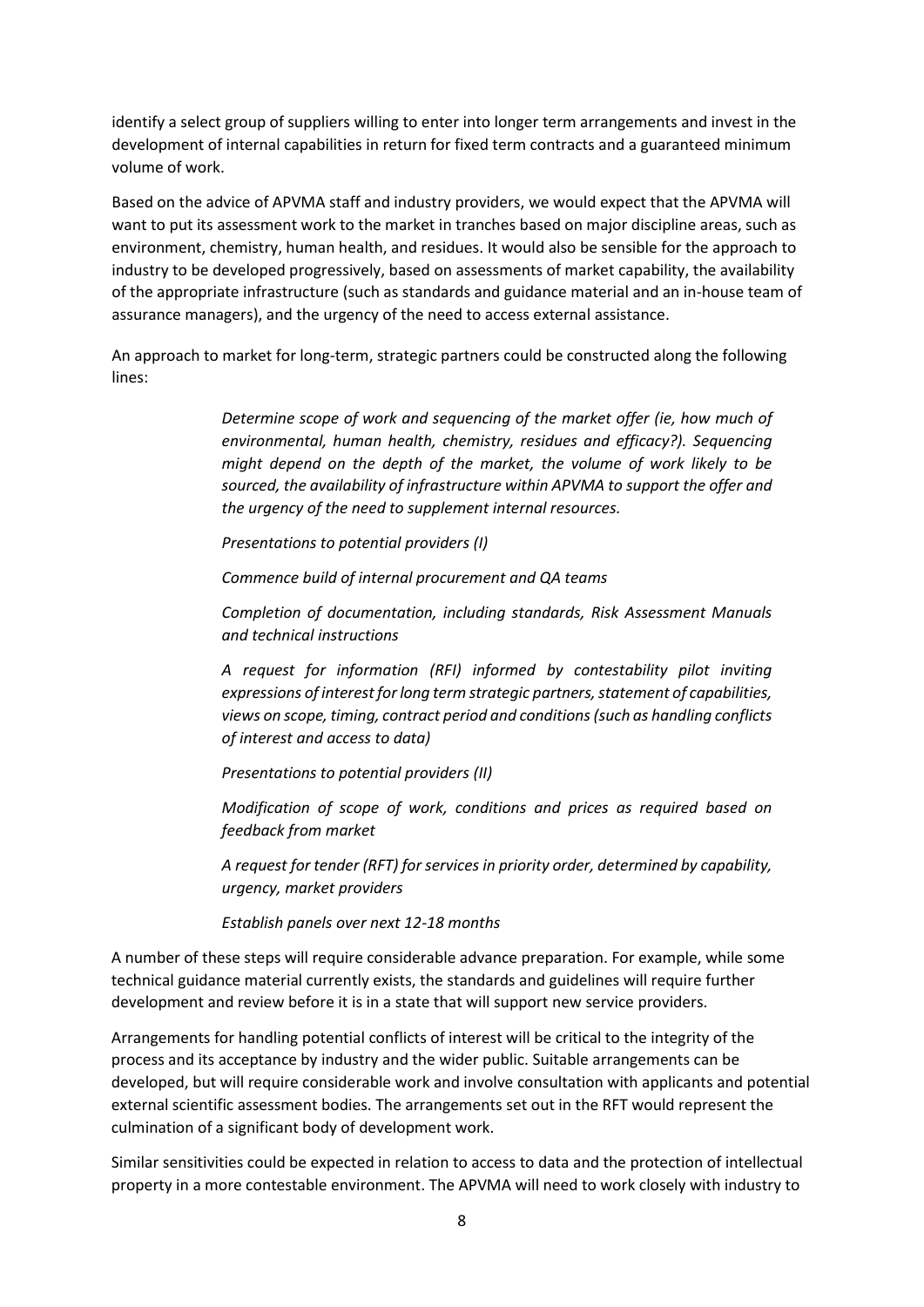develop arrangements that will be acceptable to applicants while ensuring that external scientific reviewers have sufficient information to complete their assessments to a suitable standard.

A progressive build of the model for acquisition of assessment services would provide the APVMA and the industry with experience in the construction of a market of suppliers and build confidence in the concept. It would also provide the APVMA with some protection against the loss of qualified assessment staff.

There are risks in the transition to new business models, but in circumstances where the APVMA is losing a significant proportion of its key staff, we believe those risks can be more effectively managed by moving faster rather than slower. Regardless of the model that is adopted and the transition strategy employed, the APVMA needs to commit to an aggressive program of attraction, recruitment and retention of staff to Armidale so that it can maximise its chances of being fully operational in Armidale by 2019.